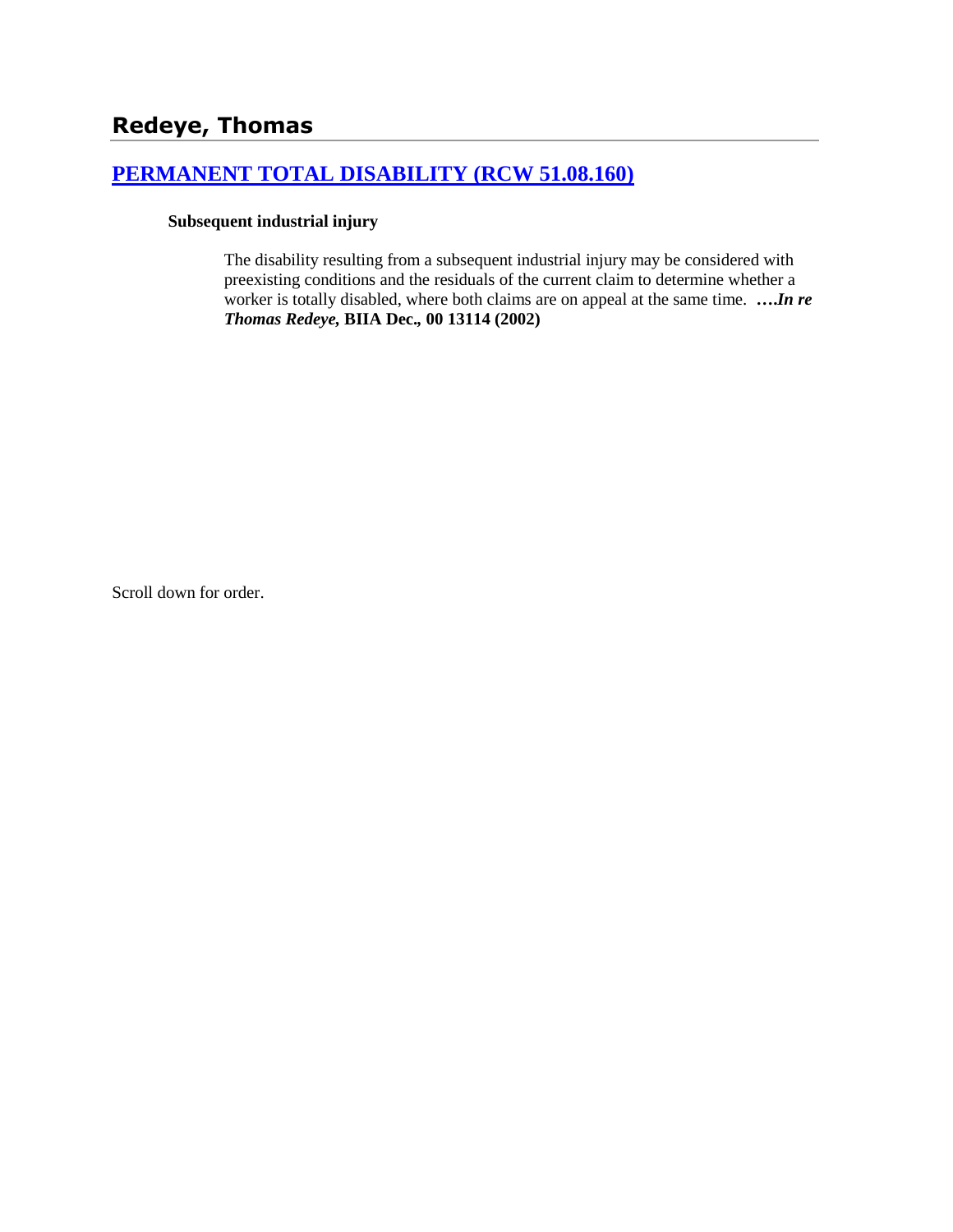# **BEFORE THE BOARD OF INDUSTRIAL INSURANCE APPEALS STATE OF WASHINGTON**

**)**

**IN RE: THOMAS REDEYE ) DOCKET NOS. 00 13114 & 00 22887**

**CLAIM NOS. P-034120 & P-659717 ) DECISION AND ORDER** 

APPEARANCES:

Claimant, Thomas D. Redeye, by Axtell & Briggs, per Brad J. Axtell

Employer, Ritchie Riley/Shook Tires, Inc., None

Department of Labor and Industries, by The Office of the Attorney General, per Steven J. Nash, Assistant

The claimant, Thomas D. Redeye, filed appeals with the Board of Industrial Insurance Appeals on March 20, 2000 and December 4, 2000, from orders of the Department of Labor and Industries dated March 3, 2000 and October 27, 2000. The order of March 3, 2000, closed claim P-034120 with permanent partial disability award equal to 25 percent amputation value of the left leg, taking into consideration the pre-existing 7.5 percent impairment paid under claim K-261726. **REVERSED AND REMANDED.** 

The order of October 27, 2000 denied the application to reopen the P-659717 claim. **AFFIRMED.**

# **DECISION**

Pursuant to RCW 51.52.104 and RCW 51.52.106, this matter is before the Board for review and decision on timely Petitions for Review filed by the Department of Labor and Industries and the claimant to a Proposed Decision and Order issued on August 28, 2001, in which the orders of the Department dated March 3, 2000 and October 27, 2000, were reversed and remanded to the Department with direction to find the claimant totally permanently disabled as a result of the residual effects of both these industrial injuries as of March 3, 2000, and take such further action as required by the law and the facts.

The Board has reviewed the evidentiary rulings in the record of proceedings and finds that no prejudicial error was committed and the rulings are affirmed. Review has been granted because the proposed order fails to address the claimant's request for time loss compensation benefits for

1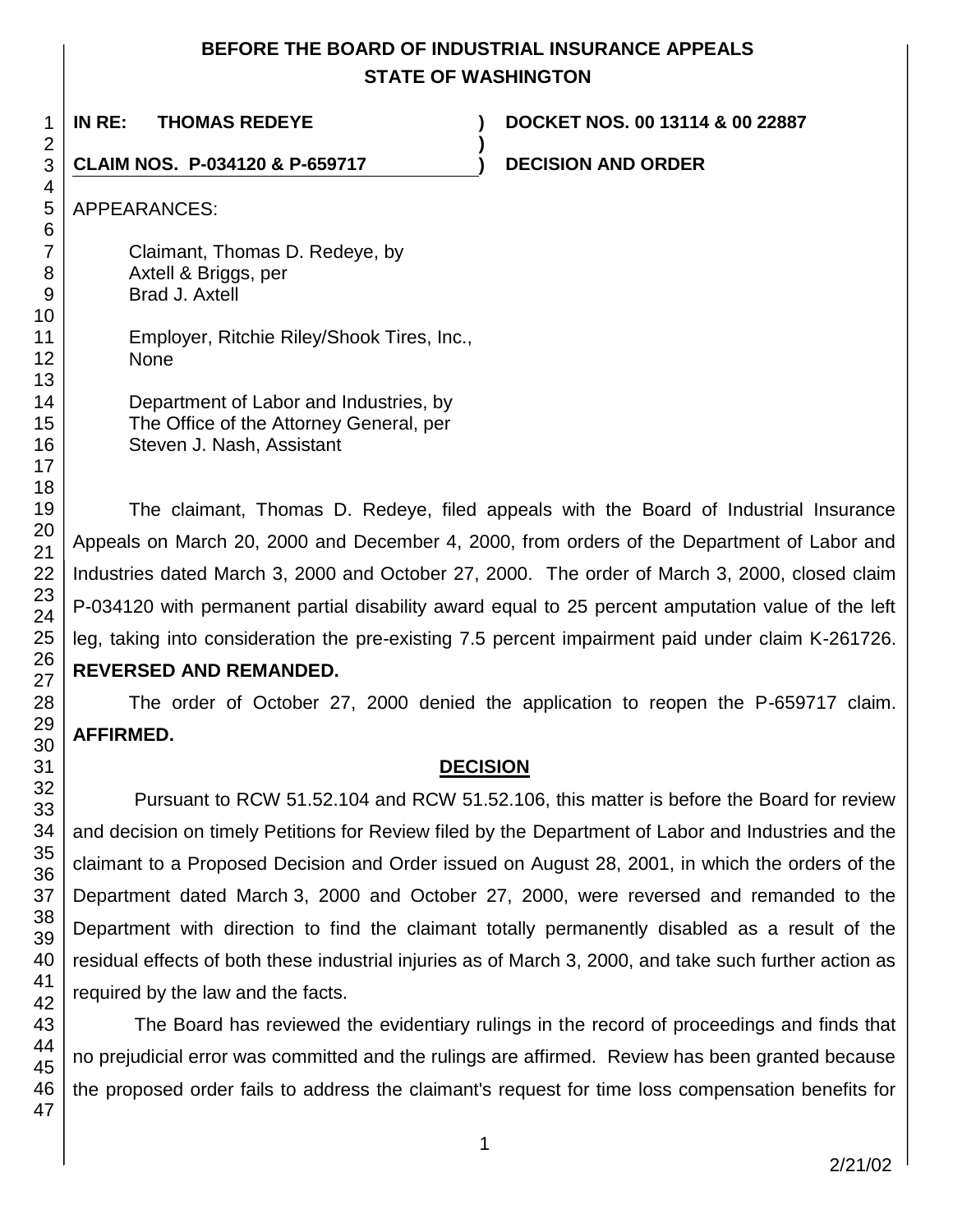the period from December 7, 1998 through March 3, 2000. Additionally, we do not agree with the proposed order that the claimant's eye condition objectively worsened between March 31, 1999, when that claim was closed with permanent partial disability of 80 percent loss of visual acuity, and October 27, 2000, when the Department issued the order denying the reopening application. The Department order of October 27, 2000, is properly affirmed.

The Proposed Decision and Order correctly determines that the claimant's residual impairment proximately caused by the industrial injury in claim P-034120, when combined with Mr. Redeye's other disabilities, including the residual impairment in claim P-659717, has rendered him totally and permanently unable to obtain and perform gainful employment on a reasonably continuous basis as of March 3, 2000. Mr. Redeye is entitled to permanent total disability benefits.

Mr. Redeye is approximately 51 years old and is a college graduate. He has work experience as a life insurance agent and manager of a tire sales and installation business. He has diabetes and, although the record is silent as to the specific date of onset of that disease, he suffered from diabetes prior to these 1996 industrial injuries. Over the years, Mr. Redeye has had several industrial injuries that resulted in permanent impairments. In 1973, he injured his right hand causing impairment equal to 15 percent as compared to total bodily impairment. In 1978, he injured his low back, necessitating a fusion and a left knee arthroscopy. For this injury, the Department awarded him permanent partial disability awards for his back and left knee. In 1992, Mr. Redeye's left knee worsened, necessitating a second arthroscopy.

In 1980, Mr. Redeye suffered from a detached retina in the left eye and lost 99 percent of his vision in the left eye due to a degenerative condition. He thereafter depended upon the vision in his right eye.

On July 1, 1996, Mr. Redeye slipped at work and aggravated his left knee problem. This claim was allowed and assigned number P-034120. Mr. Redeye appeals from the Department order closing this claim on March 3, 2000, with permanent disability of 25 percent, less 7.5 percent awarded under the 1978 industrial injury claim. In one of his current appeals, Docket No. 00 13114, Mr. Redeye contends that this injury caused him to be totally and temporarily unable to engage in gainful employment on a reasonably continuous basis between December 7, 1998 and March 3, 2000. He also claims that since March 3, 2000, the residuals from all of his industrial injuries, including the right eye and the left knee, have permanently and totally prevented him from being capable of employment. After reviewing the entire record, we conclude that the residuals from this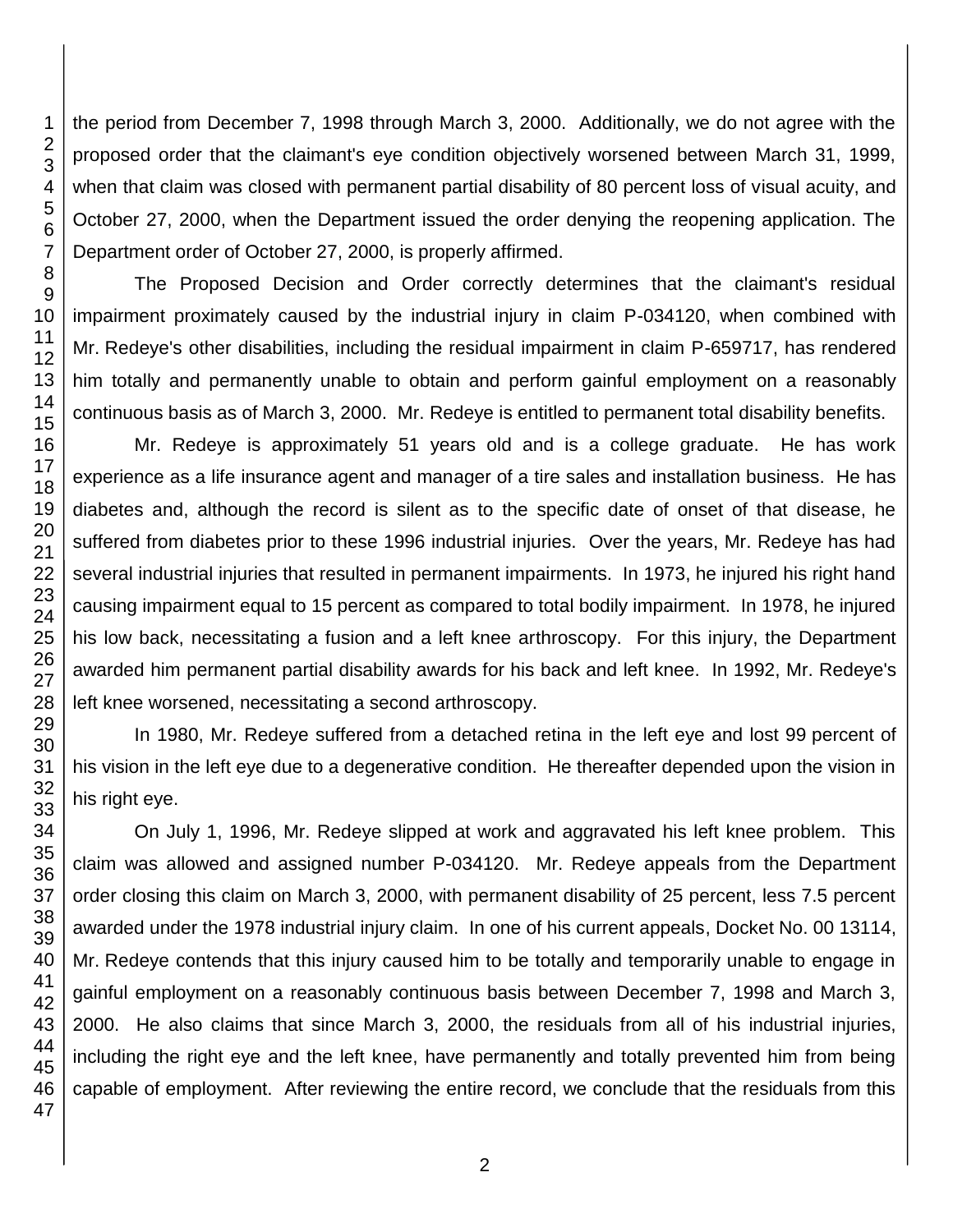injury, when combined with all of his other injuries and conditions, acted as "the straw that broke the camel's back," and effectively prevented him from engaging in gainful employment.

The second docket (00 22887) involves another industrial injury that occurred on August 13, 1996. Mr. Redeye injured his right eye when a tire struck his face. This injury caused him to lose sight in his right eye. The Department closed this claim on March 31, 1999, with an award equal to percent loss of visual acuity, less the prior paid award. On October 23, 2000, Mr. Redeye filed an application with the Department to reopen this claim. The Department denied his reopening application, and the second docket before us involves Mr. Redeye's appeal from that Department order.

We agree with the Department that Mr. Redeye's right eye condition has not objectively worsened since the claim was closed on March 31, 1999, with a disability of 80 percent loss of visual acuity. Dr. David N. Cohen, an ophthalmologist, based his opinions of worsening primarily upon Mr. Redeye's exam in 1999 of 20/25 with lights off and 20/30 with lights on as compared to 20/40 in 2000. However, he felt Mr. Redeye's disability represented 80 percent loss of visual acuity and was unable to indicate whether this disability had increased. This testimony is insufficient to warrant reopening Mr. Redeye's claim. Dr. Cohen does not offer an opinion that there is an increase in disability or a need for further treatment. There are no objective findings of worsening upon which to base a reopening of the eye claim. Residuals from that injury are to be taken into account, however, when considering Mr. Redeye's employability at the time the knee condition reached maximum medical improvement and the knee claim was closed. *See Allen v. Dept. of Labor & Industries*, 30 Wn. App. 693 (1981).

The Department's Petition for Review raises only the issue of the effective date of permanent total disability benefits (pension) for Mr. Redeye. The effective date of Mr. Redeye's pension is the date when vocational and medical evidence shows his incapacity for gainful employment. This record supports a conclusion that the effective date of Mr. Redeye's pension is the date that the Department closed the knee claim, or March 3, 2000. The record also supports Mr. Redeye's entitlement to temporary total benefits from December 7, 1998 through March 3, 2000; therefore, we are not confronted with any issue of "legal fixity."

Mr. Redeye's case is complicated by two industrial injury claims that were open at the same time. At the beginning of the first claim, Mr. Redeye received treatment for the injury, but did not miss work. Not until the eye claim (P-659717) for an injury on August 13, 1996, did he begin to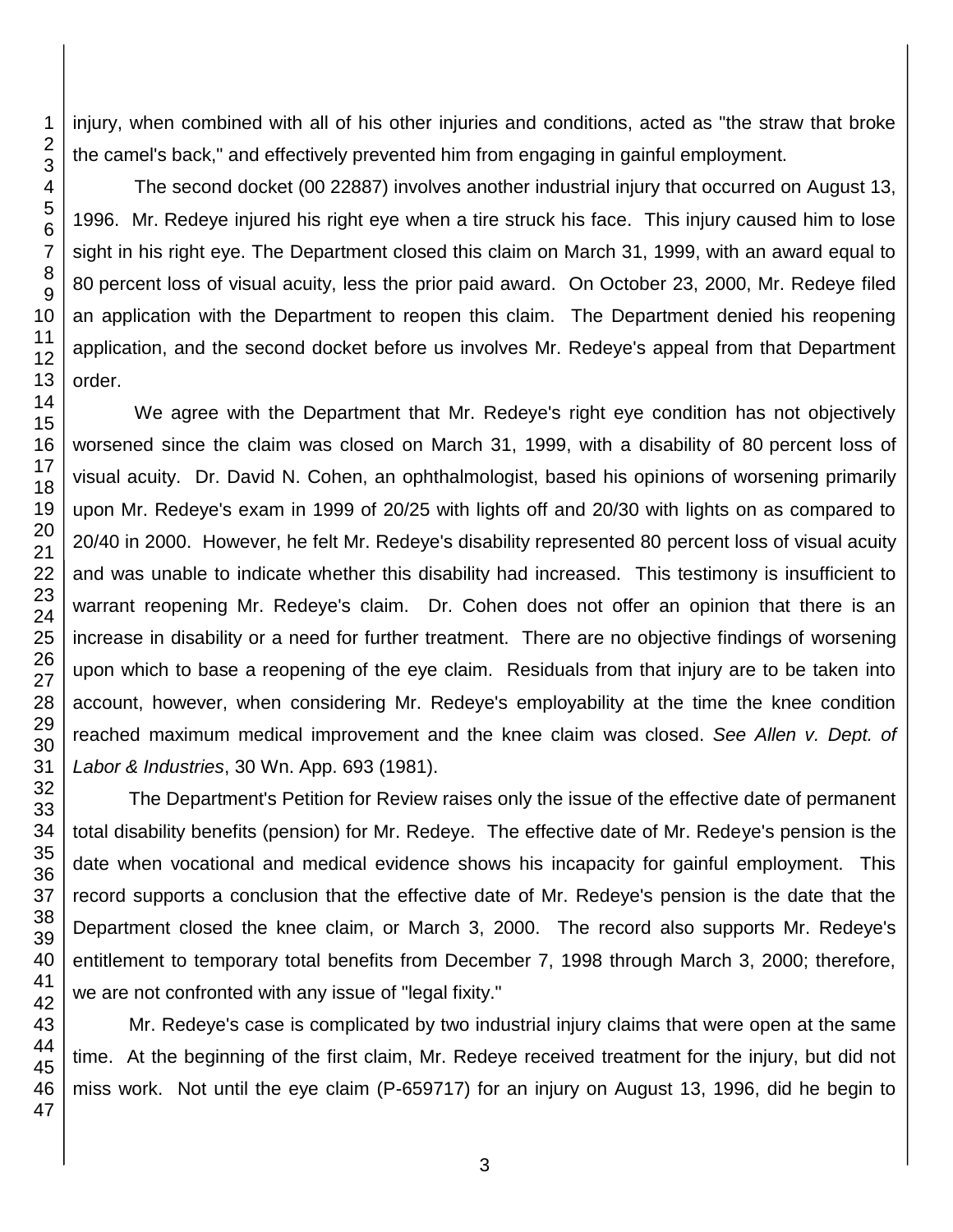receive time loss compensation. The Department issued an order on December 8, 1998, that terminated time loss compensation effective December 7, 1998, under the eye claim. However, the jurisdictional history shows that Mr. Redeye then began receiving time loss benefits under the left knee claim (P-034120) that had remained open. The Department issued an order that adjusted the time loss rate by applying the social security offset established under claim P-659717 to claim P-034120. The record is unclear as to whether the Department continued to pay Mr. Redeye time loss compensation up through March 3, 2000, when the P-034120 claim was closed. Mr. Redeye asserts his entitlement to time loss benefits for that period, and we agree that the record establishes that the knee condition covered in claim P-034120, prevented him from gainful employment on a regularly continuous basis during this period. His testimony is clear that he did not work, and the knee injury prevented him from working during this period. The medical and vocational witnesses confirm his inability to work. He is, therefore, entitled to time loss compensation between December 8, 1998 and March 3, 2000. The Department is directed to pay him those benefits subject to social security offset, and any loss of earning power benefits he received.

Because the right eye injury occurred a few months **after** the knee injury, the parties seem to be hesitant to consider the impact of the right eye disability upon his employability after the knee problem reached maximum medical improvement. Mr. Redeye's loss of visual acuity in the right eye is a factor the Department should consider when determining Mr. Redeye's employability at the time the knee claim is closed. In determining eligibility of permanent total disability, the fact-finder must take into account any medical conditions the worker had **prior** to the industrial injury, occupationally related or not, **as well as the effects of the industrial injuries**, superimposed on his age, education, work experience, and training. The left eye condition is not occupationally related but is residual disability that is considered in the employability assessment because it was a medical condition Mr. Redeye had prior to 1996. However, the effect of the 80 percent loss of visual acuity in the right eye upon Mr. Redeye's employability is also part of the evaluation because it resulted from an industrial injury. The proposed decision correctly determines that Mr. Redeye is entitled to a pension based upon the knee and right eye disabilities, effective the date the Department closed the knee claim, or March 4, 2000.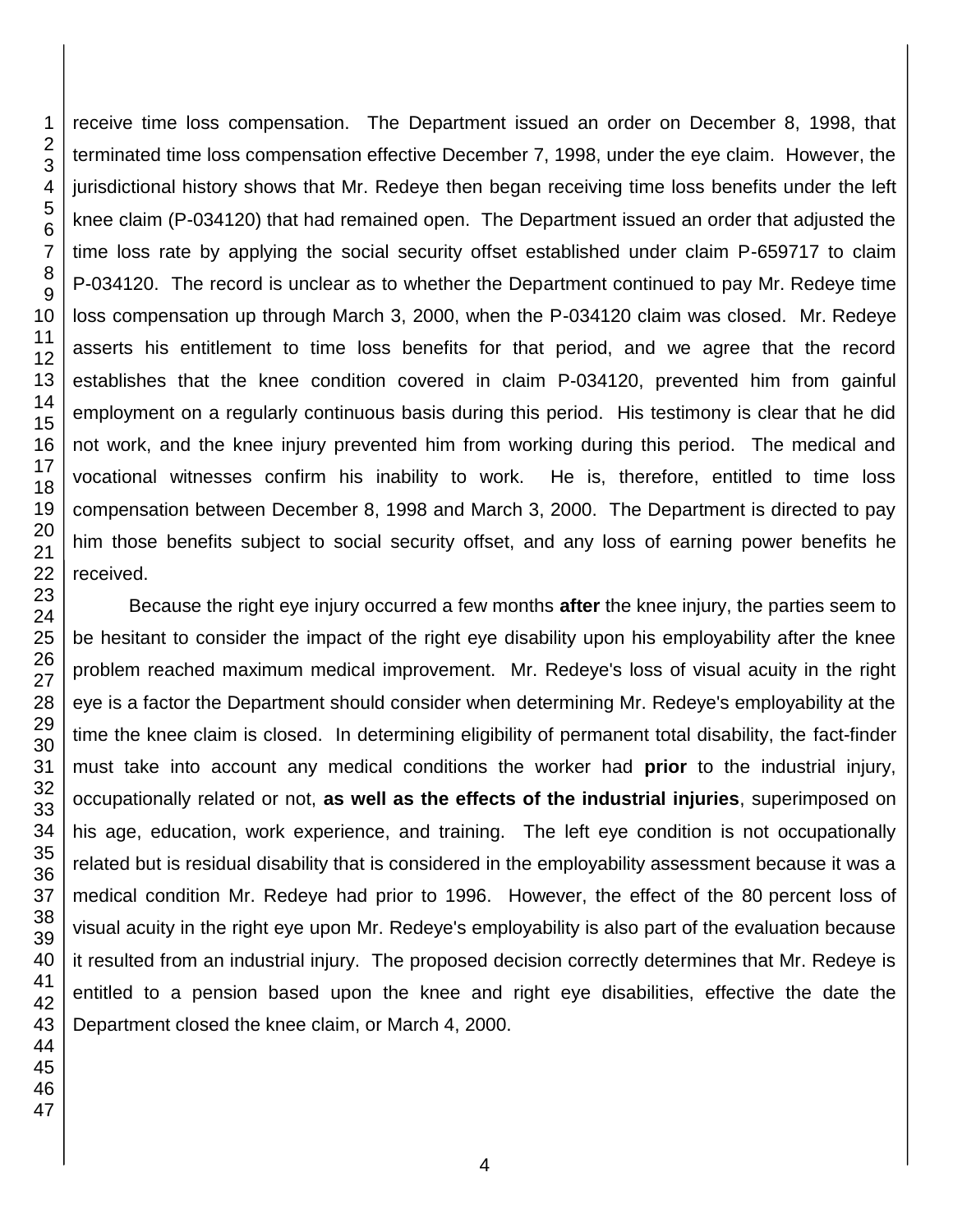After carefully considering the record, we conclude that the Department order dated October 27, 2000, in claim P-659717 that denied the application to reopen the claim for aggravation of condition, is correct and should be affirmed. The Department is directed to pay Mr. Redeye time loss compensation for the period of December 8, 1998 through March 3, 2000, in claim P-034120, and thereafter close the claim, placing Mr. Redeye on a pension as a proximate result of all of his industrial injuries (hand, right eye, low back, and knee), superimposed upon the medical conditions and non-occupational disabilities pre-existing the July 1, 1996 industrial injury (loss of vision in the left eye, diabetes), together with his age, education, and past work experience.

### **FINDINGS OF FACT**

1. Thomas Redeye filed an application for benefits on July 22, 1996, for an industrial injury he had sustained on July 1, 1996, while in the course of employment with Ritchie Riley/Shook Tires, Inc. The Department of Labor and Industries allowed the claim, assigned it number P-034120, and closed it effective January 23, 1977. On January 5, 1998, Mr. Redeye filed an application to reopen the claim, and on May 6, 1998, the Department issued an order reopening the claim for worsening of condition.

On January 21, 1999, the Department issued an order applying the offset established under claim P-659717 by Department order dated November 19, 1998, to apply to claim P-034120, adjusted effective January 7, 1999, because of receipt of social security benefits. On March 1, 1999, the Department issued an order paying "partial" time loss compensation for the period of January 7, 1999 through February 18, 1999. On March 3, 2000, the Department issued an order closing the claim with a permanent partial disability award equal to 25 percent of the amputation value of the left leg at or above the knee joint with functional stump, taking into consideration the 7.5 percent pre-existing permanent partial disability determined under Claim No. K-261726.

On March 20, 2000, Thomas Redeye filed an appeal with the Board of Industrial Insurance Appeals from the March 3, 2000 order. On April 11, 2000, the Board issued an order granting the appeal, assigning it Docket No. 00 13114, and directing that proceedings be held on the issues raised.

2. On October 28, 1996, Thomas Redeye filed an application for benefits alleging an industrial injury on August 13, 1996, while in the course of employment with Ritchie Riley/Shook Tires, Inc. The claim was allowed and on March 31, 1999, the Department issued an order closing the claim with permanent partial disability award equal to 88 percent of the loss of central visual acuity in one eye, considering pre-existing disability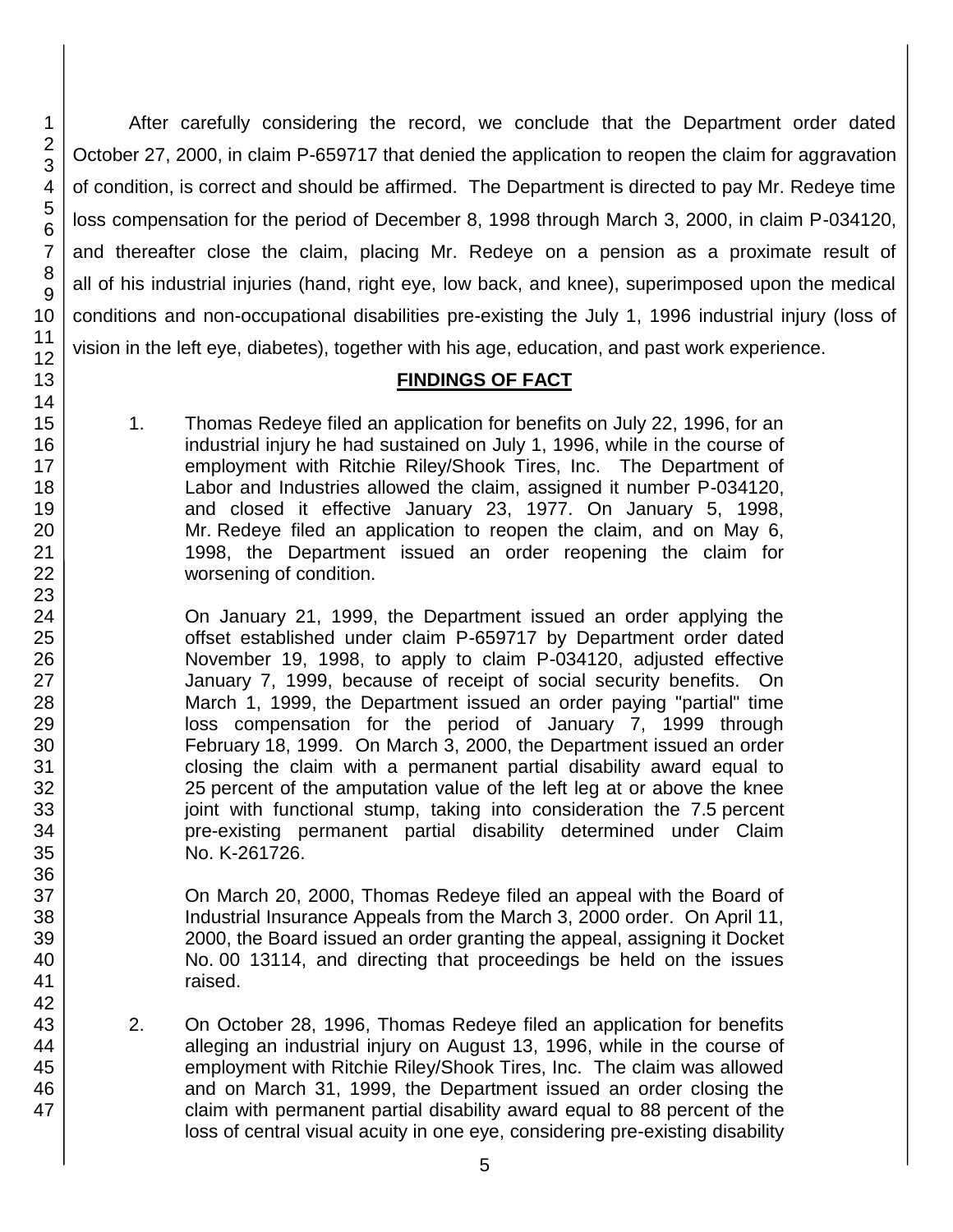equal to 44 percent loss of central visual acuity. The claimant appealed to the Board from the March 31, 1999 order, and on October 6, 1999, the Board issued an Order on Agreement of the Parties resolving the appeal. On October 14, 1999, the Department issued an order closing the claim with permanent partial disability award equal to 80 percent of the loss of central visual acuity in the right eye, less prior paid award.

On October 23, 2000, the claimant filed an application with the Department to reopen the claim for aggravation of condition. On October 27, 2000, the Department issued an order that denied the application to reopen the claim because the condition had not worsened. On December 4, 2000, the claimant appealed to the Board from the order of October 27, 2000, and on January 3, 2001, the Board issued an order granting the appeal, assigning it Docket No. 00 22887.

- 3. In 1973, Thomas Redeye injured his right hand in the course of employment resulting in a permanent partial disability award equal to 15 percent total bodily impairment. In 1978, he injured his low back while in the course of employment resulting in a permanent partial disability award equal to 25 percent total bodily impairment. In 1978, the claimant sustained an industrial injury to his left knee while in the course of employment resulting in a permanent partial disability award equal to 7.5 percent of the amputation value of the left lower extremity at or above the knee joint.
- 4. In 1980, Thomas Redeye lost 99 percent of the vision in his left eye due to a degenerative condition affecting the retina. He thereafter depended on his right eye for vision.
- 5. Thomas Redeye was born on January 25, 1950, and is a college graduate. Throughout his work history he worked as a manager of a retail automobile tire store, and a life insurance agent.
- 6. On July 1, 1996, Thomas Redeye sustained an industrial injury to his left knee while in the course of employment with Ritchie Riley/Shook Tires, Inc. He continued to work, and on August 13, 1996, he sustained an industrial injury to his right eye while in the course of employment with the same employer. As of March 31, 1999, the claimant's right eye condition proximately caused by the industrial injury of August 13, 1996, was fixed and stable and had resulted in impairment equal to 80 percent loss of central visual acuity in the right eye less prior paid award.
- 7. Between March 31, 1999 and October 27, 2000, the claimant's right eye condition proximately caused by the industrial injury of August 13, 1996, did not objectively worsen or become aggravated such that he had increased permanent partial disability or needed additional treatment.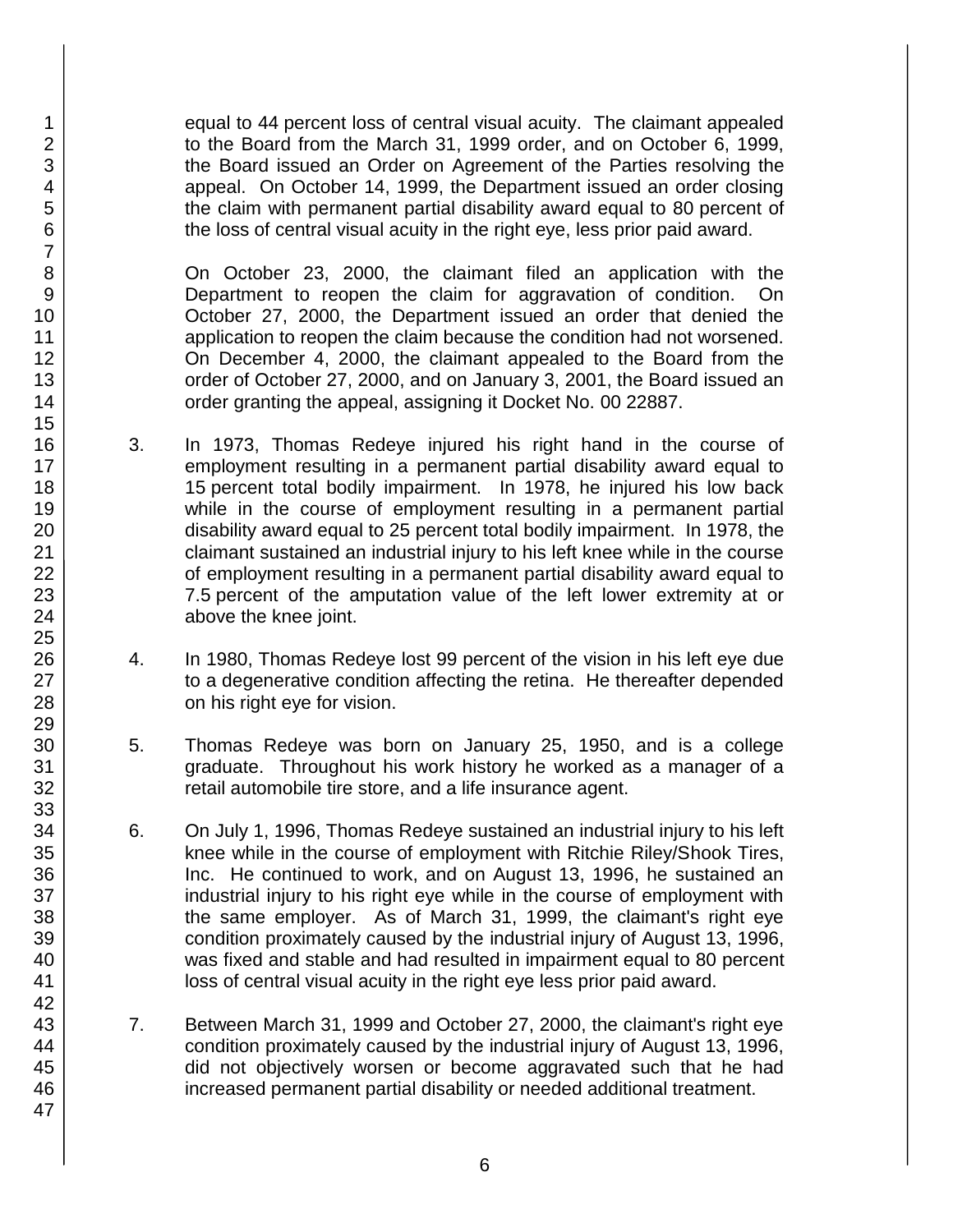- 8. Between December 8, 1998 and March 3, 2000, Thomas Redeye's left knee condition proximately caused by the industrial injury of July 1, 1996, prevented him from engaging in gainful employment on a reasonably continuous basis. As of March 3, 2000, the residuals from the July 1, 1996 injury were fixed and stable and had resulted in increased permanent partial impairment equal to 25 percent of the amputation value of the left leg at or above the knee joint, taking into consideration the 7.5 percent pre-existing disability.
- 9. As of March 3, 2000, the permanent residual effects from the industrial injury of July 1, 1996, combined with the residual permanent restrictions from his medical conditions pre-existing the industrial injury, and all of the residual effects from his industrial injuries and precluded Thomas Redeye from obtaining or performing reasonably continuous gainful employment when considered in conjunction with his age, education, training, work history, and transferable skills.

### **CONCLUSIONS OF LAW**

- 1. The Board of Industrial Insurance Appeals has jurisdiction over the parties and the subject matter of these timely filed appeals.
- 2. Between March 31, 1999 and October 27, 2000, Thomas Redeye's right eye condition proximately caused by the industrial injury of August 13, 1996, did not become aggravated as contemplated by RCW 51.32.160.
- 3. Between December 7, 1998 and March 3, 2000, the claimant's left knee condition proximately caused by the industrial injury of July 1, 1996, temporarily totally prevented him from engaging in gainful employment and he was entitled to temporary total disability benefits pursuant to RCW 51.32.090.
- 4. Effective March 3, 2000, Thomas Redeye was a totally and permanently disabled worker as a proximate result of the residual impairment from the industrial injury of July 1, 1996, superimposed upon his other residual impairments, within the meaning of RCW 51.08.160.
- 5. In Docket No. 00 22887, the Department order dated October 27, 2000, denying the aggravation application in claim P-659717 is correct and hereby affirmed. In Docket No. 00 13114, the Department order dated March 3, 2000, is incorrect and is reversed. This claim is remanded to the Department with direction to issue an order awarding Thomas Redeye time loss compensation benefits between December 7, 1998 through March 3, 2000, less prior paid compensation and social security offset, and thereupon close the claim by finding Thomas Redeye totally